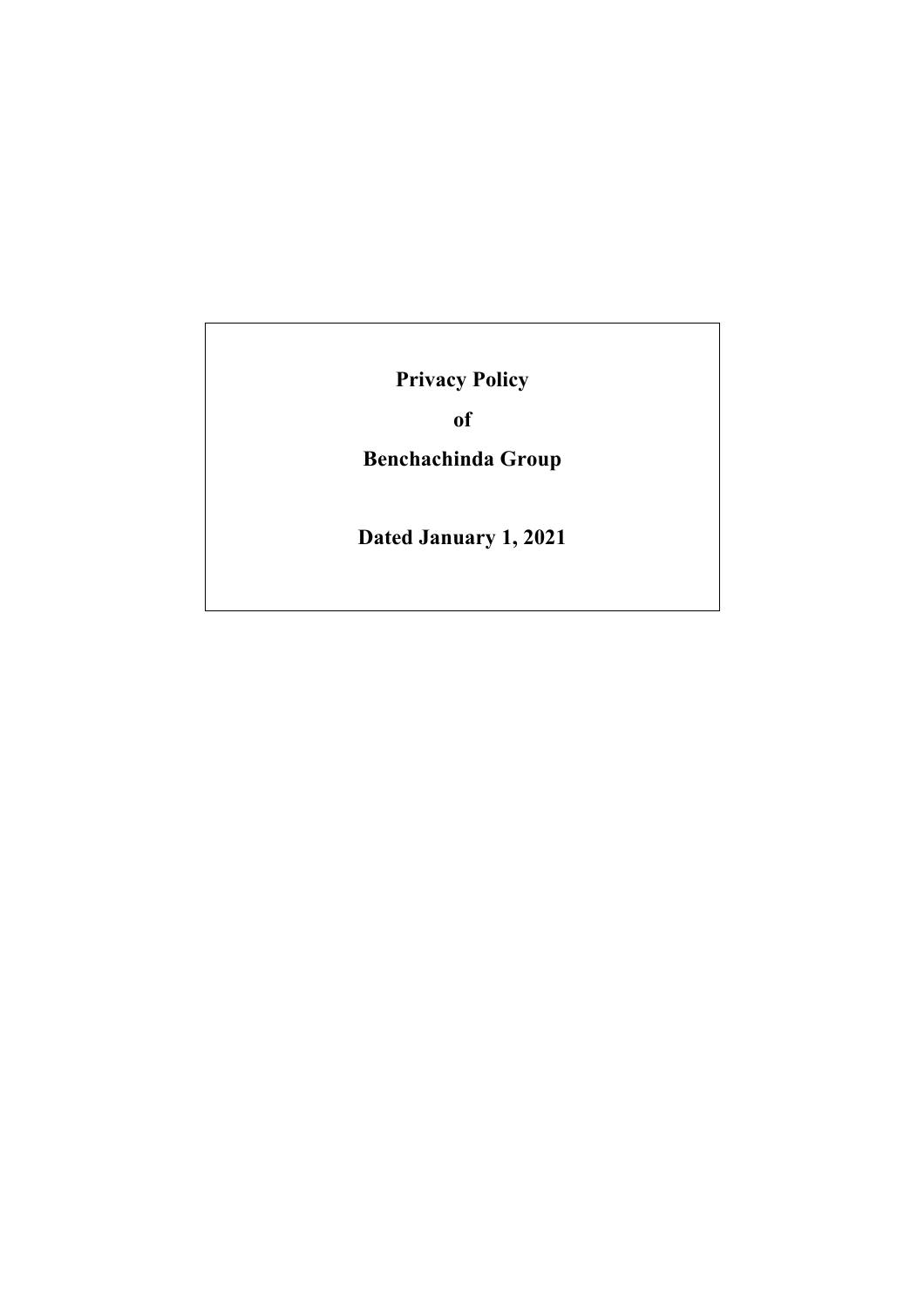# **Table of Content**

| 1. |                                                                                            |  |
|----|--------------------------------------------------------------------------------------------|--|
| 2. |                                                                                            |  |
| 3. |                                                                                            |  |
| 4. |                                                                                            |  |
| 5. | Legal basis for the use, collection, storage, and disclosure of Personal Data              |  |
| 6. | Legal basis for the use, collection, storage, and disclosure of sensitive Personal Data  4 |  |
| 7. |                                                                                            |  |
| 8. |                                                                                            |  |
| 9. |                                                                                            |  |
|    |                                                                                            |  |
|    |                                                                                            |  |
|    |                                                                                            |  |
|    |                                                                                            |  |
|    |                                                                                            |  |
|    |                                                                                            |  |
|    |                                                                                            |  |
|    |                                                                                            |  |
|    |                                                                                            |  |
|    |                                                                                            |  |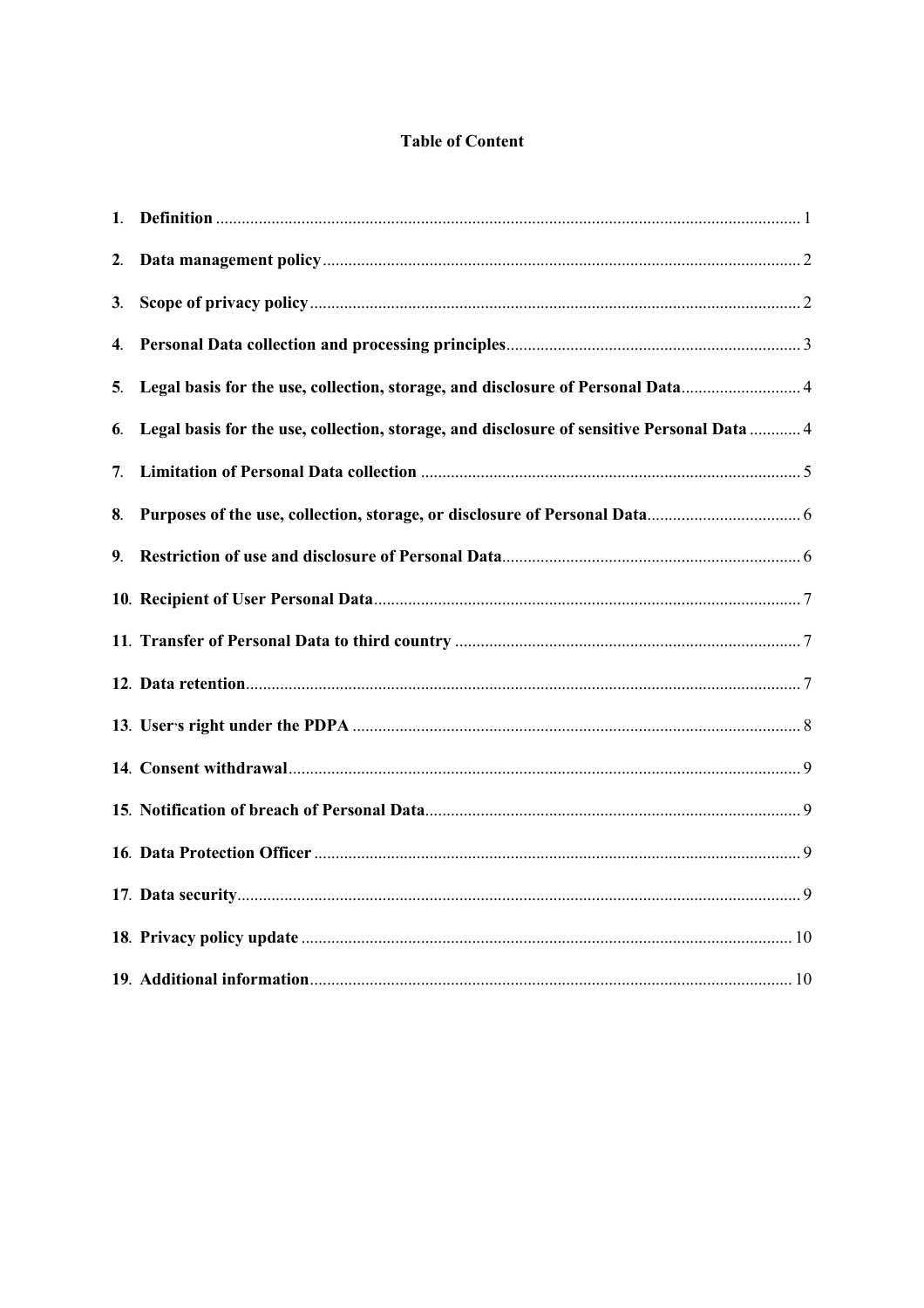# **Privacy Policy**

The Company is aware of the importance of the collection and keeping the confidentiality of User Personal Data. However, in order to operate the business and provide services to User, it is necessary for the Company to use, collect, store, and disclose User Personal Data. Therefore, the Company, has duty to comply with the PDPA as Data Controller and Data Processor (in some cases). The Company hereby confirms that:

- the Company shall duly and lawfully use, collect, store, and disclose User Personal Data within the scope of law;
- the Company supports the protection of User Personal Data;
- the Company has security and storage system to protect and safeguard the confidentiality of Personal Data in accordance with applicable legal standard; and
- the Company shall create a system that take User's privacy into consideration when using, collecting, storing, and disclosing any information.

Consequently, the Company has prepared this privacy policy to explain how the Company will treat User Personal Data, such as, use, collection, storage, disclosure, and protection of Personal Data, including User's rights. For your own benefits, the Company suggests that User thoroughly read and comprehend the following privacy policy as follows:

# **1. Definition**

Unless specified otherwise herein, the following words shall have the meaning as provided herebelow:

- 1.1 " **PDPA**" means the Personal Data Protection Act of 2019 (B.E. 2562) or any amendment thereafter, including any royal decrees, ministerial regulations, notifications, orders, and other laws related to Personal Data protection;
- 1.2 "**Service**" means a purchase, sale, hire, service, or any other action provided by the Company to User;
- 1.3 "**Personal Data**" means any data relating to a person, which can identify such person directly or indirectly, including all identifiable information, such as, name, identification number, location data, an online identifier or to one or more factors specific to the physical, physiological, mental, social, economic, or cultural identity of that person;
- 1.4 "**Company**" means Benchachinda Holding Co., Ltd., Subsidiaries, and other companies which controlled and managed by shareholder of Benchachinda Holding Co., Ltd.;
- 1.5 "**Subsidiaries**" means Benchachinda group company as stipulated in the Company's website, i.e. https://benchachinda.co. th/ th/ #group, or any other company which the Company and/ or Benchachinda group company holds 50 percent or more of its issued shares ("**First-Tier Subsidiary**"), including any other company which the aggregated amount of the shareholding of the First-Tier Subsidiary and/or subsidiaries in any subsequent tiers hold 50 percent or more of its total issued shares;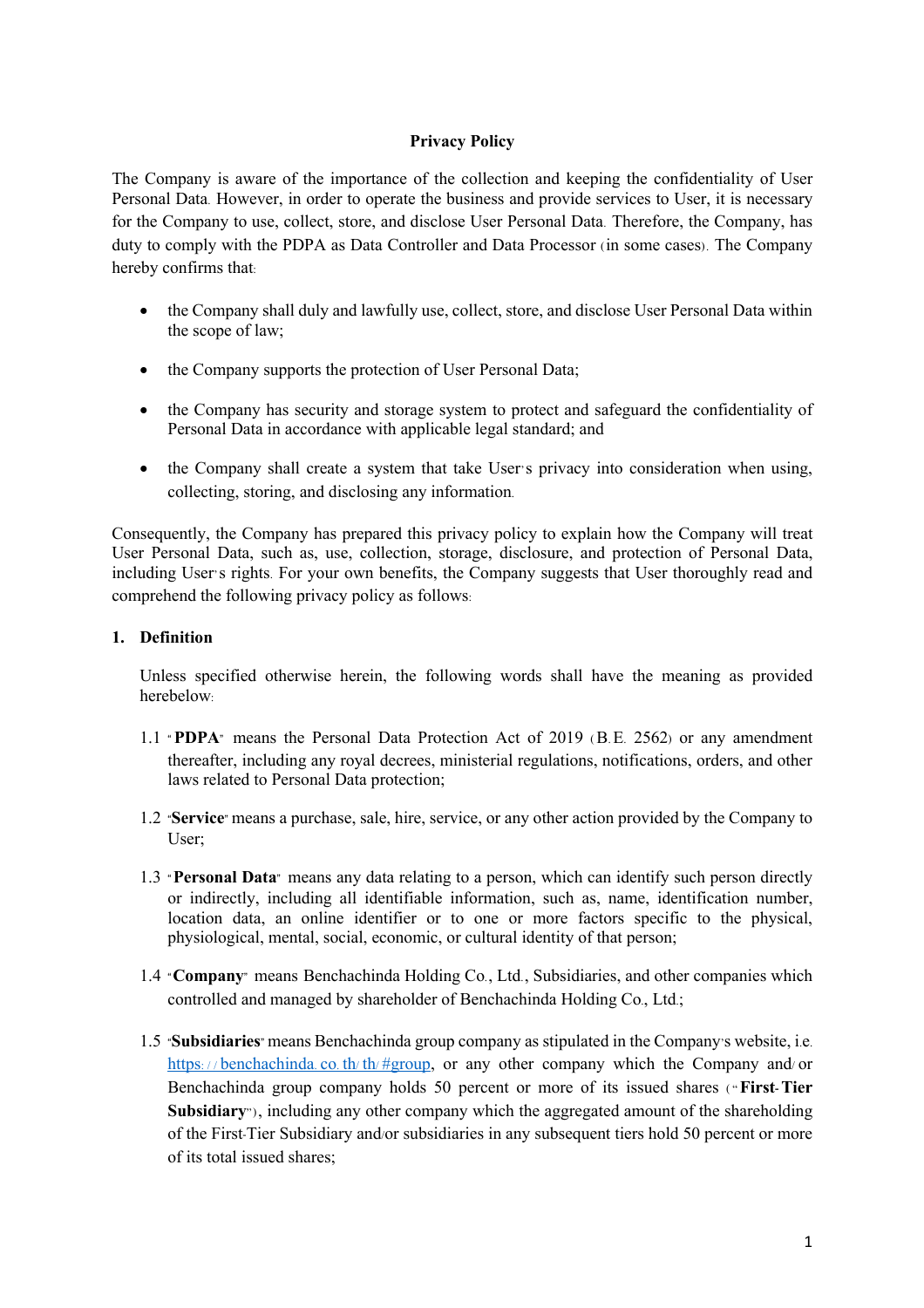- 1.6 " **Data Controller**" means a person or juristic person who has power and duties to make decisions regarding the collection, use or disclosure of Personal Data;
- 1.7 "**Data Processor**" means a person or juristic person who acts in respect of the collection, use, or disclosure of Personal Data as per an order or on behalf of Data Controller. In this regard, the said person or juristic person shall not be deemed as Data Controller; and
- 1.8 "**User**" means a person or juristic person who receives Service in any form from the Company, including its agents, staffs, employees, executives, or representatives.

### **2. Data management policy**

In order to operate the business, it is necessary for the Company to use, collect, store, and disclose User Personal Data. The Company, therefore, has duty to comply with the PDPA as Data Controller and Data Processor (in some cases). In this regard, the Company represents and warrants that:

- 2.1 the Company shall use, collect, store, and disclose User Personal Data within the scope of law;
- 2.2 the Company has security and storage system to protect and safeguard User Personal Data in accordance with applicable legal standard; and
- 2.3 the Company shall take User's privacy into consideration when using, collecting, storing, and disclosing any Personal Data.

### **3. Scope of privacy policy**

To protect User Personal Data and privacy, this privacy policy shall apply to all use, collection, storage, or disclosure of User Personal Data from all transaction and Services between User and the Company.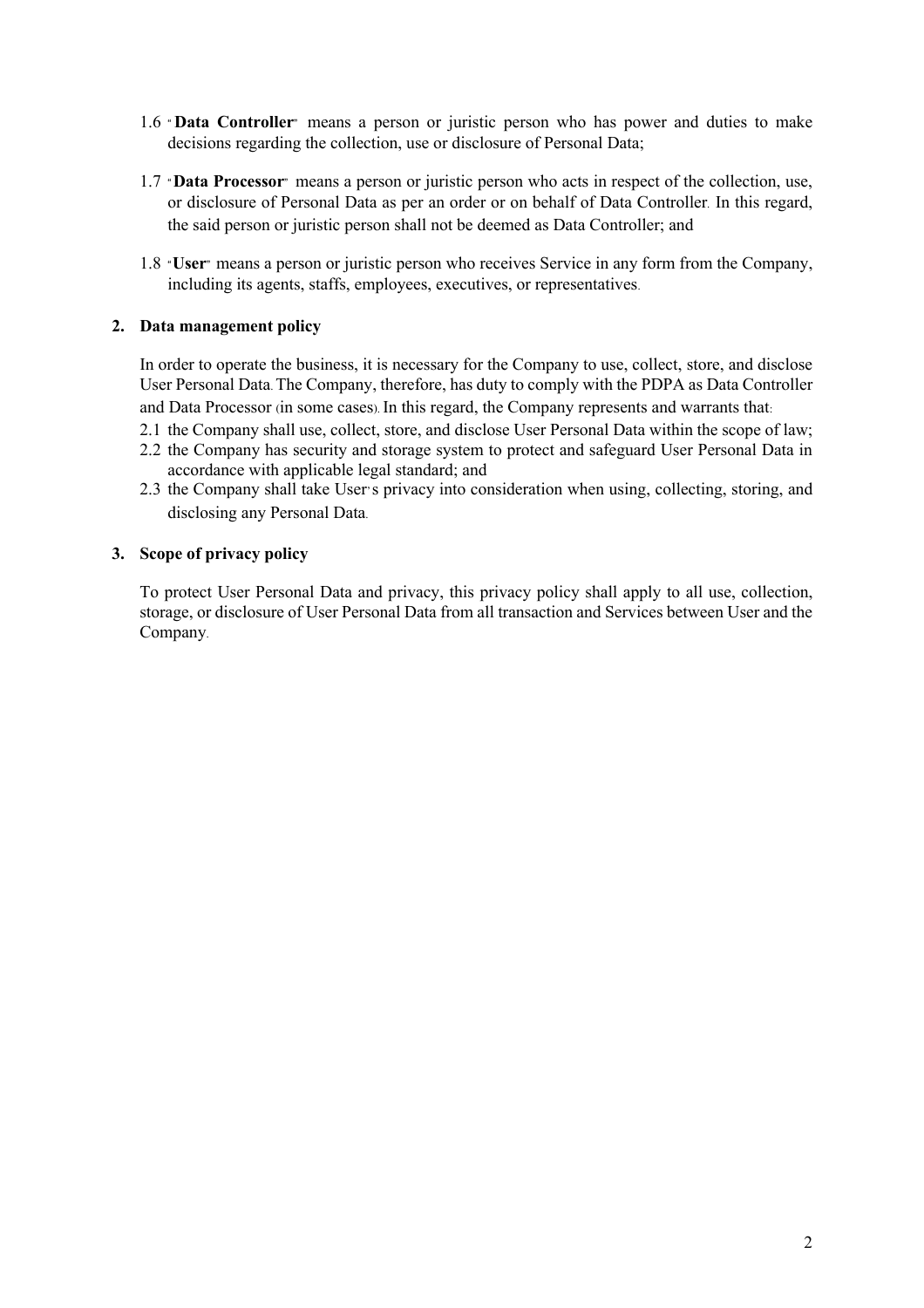# **4. Personal Data collection and processing principles**

| <b>Personal Data protection</b>          | <b>Context for the Company's operation</b>                                                                                                                                                                                                                                                                                                                                                                                                                                                                                                                                                                                                             |
|------------------------------------------|--------------------------------------------------------------------------------------------------------------------------------------------------------------------------------------------------------------------------------------------------------------------------------------------------------------------------------------------------------------------------------------------------------------------------------------------------------------------------------------------------------------------------------------------------------------------------------------------------------------------------------------------------------|
| principles                               |                                                                                                                                                                                                                                                                                                                                                                                                                                                                                                                                                                                                                                                        |
| Lawfulness, Fairness and<br>Transparency | The Company shall use, collect, store, disclose, and process<br>User Personal Data in accordance with the consent given by<br>User, or as specified in the terms and conditions of the<br>agreement between the Company and User. The said data will<br>be stored in paper and electronic form according to its nature<br>and purpose as consented or contractually agreed. The use,<br>collection, storage, and disclosure of Personal Data will be for<br>the purposes of using, collecting, storing, and disclosing<br>Personal Data as stipulated by law and the purposes which the<br>Company has notified User when collecting such information. |
| Purpose Limitation                       | The Company shall only use, collect, store, and disclose<br>Personal Data for the purposes for which it was collected, or<br>according to the legal authority or obligation, or the specified<br>scope of work.                                                                                                                                                                                                                                                                                                                                                                                                                                        |
| Data Minimization                        | The Company shall limit the use, collection, storage, and<br>disclosure of Personal Data to the extent necessary as per the<br>specified purposes, unless stated by law to additionally<br>operate, use, collect, store, and disclose the data to protect the<br>legitimate interest of the Company.                                                                                                                                                                                                                                                                                                                                                   |
| Accuracy                                 | The Company shall verify and keep Personal Data accurate<br>and up-to-date, including correcting any inaccuracy without<br>delay.                                                                                                                                                                                                                                                                                                                                                                                                                                                                                                                      |
| <b>Storage Limitation</b>                | The Company shall limit the storage period of Personal Data<br>to the extent necessary or as required by law for the purposes<br>specified by the Company, unless stipulated by law to extend<br>the storage or to protect the legitimate interest of the<br>Company.                                                                                                                                                                                                                                                                                                                                                                                  |
| Integrity and Confidentiality            | The Company shall use appropriate security measures<br>suitable for data collected by the Company to protect against<br>unauthorized access, loss, or destruction by third party, or<br>unlawful use.                                                                                                                                                                                                                                                                                                                                                                                                                                                  |

The Company shall collect and process Personal Data under six principles as follows: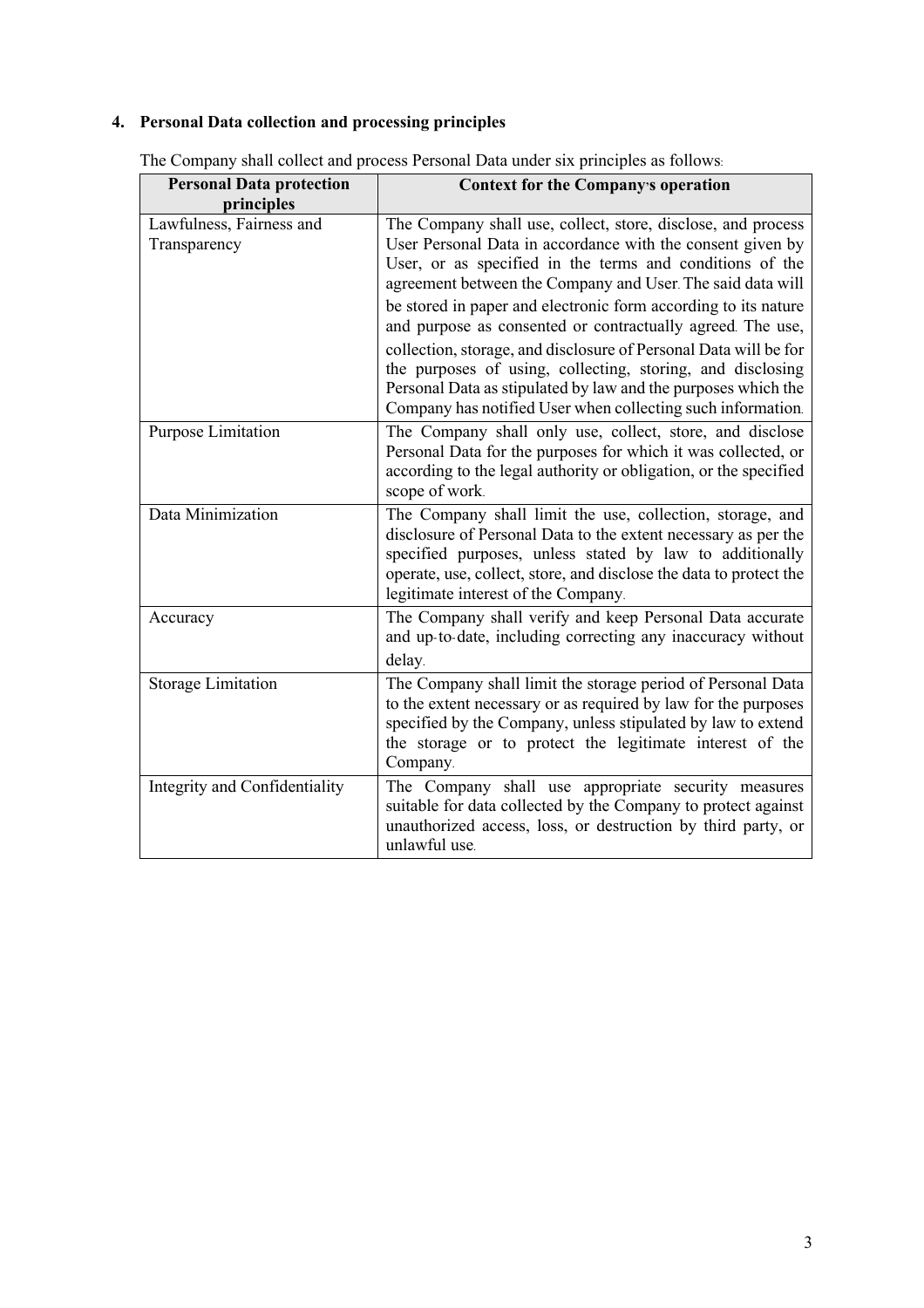# **5. Legal basis for the use, collection, storage, and disclosure of Personal Data**

The Company shall not use, collect, store, and disclose User Personal Data without User's consent, unless it is for compliance with applicable law, or the performance of a contract, or the Company is permitted by law or legitimate right to proceed with the said use, collection, storage, and disclosure of Personal Data. The Company applies the following legal basis for the aforesaid use, collection, storage, and disclosure of Personal Data:

| <b>Legal basis</b>                                                                                                                                                                                                                                                 | <b>Example of the Company's use, collection,</b>                                                                                                                                                                                                                                                                                                                                                       |
|--------------------------------------------------------------------------------------------------------------------------------------------------------------------------------------------------------------------------------------------------------------------|--------------------------------------------------------------------------------------------------------------------------------------------------------------------------------------------------------------------------------------------------------------------------------------------------------------------------------------------------------------------------------------------------------|
|                                                                                                                                                                                                                                                                    | storage, and disclosure of Personal Data                                                                                                                                                                                                                                                                                                                                                               |
| Necessary for performance of a contract                                                                                                                                                                                                                            | The use, collection, storage, and disclosure of User<br>Personal Data for performance of a contract, or any<br>terms or conditions stipulated in a contract, or the<br>Company's guidelines for performance of a<br>contract.                                                                                                                                                                          |
| for performance of<br>the<br>Necessary<br>Company's task carried out in public<br>interest as a Data Controller in the exercise<br>of official authority vested in the Company<br>as a Data Controller                                                             | The disclosure of Personal Data to competent<br>government authorities according to the court order<br>or lawful orders of government authorities.                                                                                                                                                                                                                                                     |
| Necessary for the purposes of legitimate<br>interests pursued by the Company and<br>Subsidiaries as a Data Controller, except<br>where such interests are overridden by the<br>fundamental rights of the data subject<br>which require protection of Personal Data | The collection of User Personal Data via the<br>Company's closed-circuit television (CCTV)<br>system and processing of such data for security<br>purposes, including for the development of the<br>security system of the Company.<br>- The recording of image or Personal Data from<br>regular use of the Company's services, or to<br>protect the security of the confidentiality of the<br>Company. |

# **6. Legal basis for the use, collection, storage, and disclosure of sensitive Personal Data**

The Company shall not use, collect, store, and disclose User's sensitive Personal Data, such as, data in respect of racial or ethnic origin, political opinions, cult, religious or philosophical beliefs, sexual behavior, criminal record, health information, disabilities, labor union information, heredity information, biological information, without User's consent, unless the Company has a legal basis to support its operations as specified in the PDPA, for example: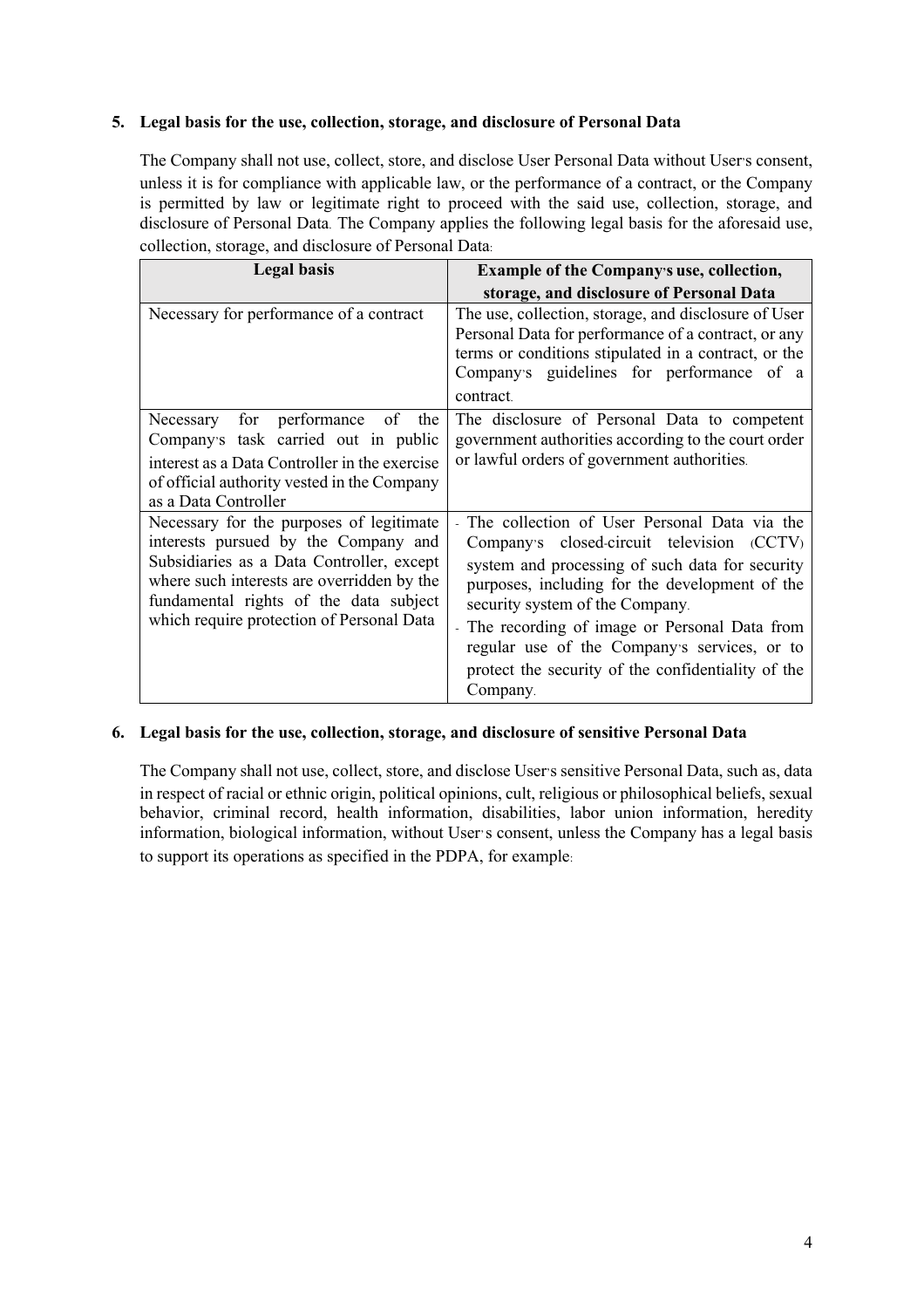| <b>Legal basis</b>                                                                                                                                                                   | Example of the Company's use, collection,                                                                                                                                                                                                                                                             |
|--------------------------------------------------------------------------------------------------------------------------------------------------------------------------------------|-------------------------------------------------------------------------------------------------------------------------------------------------------------------------------------------------------------------------------------------------------------------------------------------------------|
|                                                                                                                                                                                      | storage, and disclosure of sensitive Personal                                                                                                                                                                                                                                                         |
|                                                                                                                                                                                      | Data                                                                                                                                                                                                                                                                                                  |
| To protect the vital interests, life, and<br>health of the data subject where the data<br>subject is for whatever reason incapable of<br>giving consent                              | The disclosure of User Personal Data, such as,<br>health information, blood group, or religious<br>beliefs, to medical staff or hospital to protect the<br>vital interests, life, and health of User in the event<br>that User has an accident and User is unconscious<br>and unable to give consent. |
| It is the data which are manifestly made<br>public by the data subject                                                                                                               | The disclosure of User's name, surname, and photo,<br>which disseminated by the Company through<br>website with User's consent.                                                                                                                                                                       |
| Necessary to comply with legal obligation<br>to achieve the objectives relating to<br>occupational medicine,<br>preventive<br>or<br>assessment of working performance of<br>employee | The disclosure of User Personal Data, such as,<br>name, surname, gender, health information, blood<br>group, or religious beliefs, to officer or public<br>health authorities in the event of an outbreak of<br>contagious disease in the vicinity of or related to the<br>Company.                   |
| Necessary to comply with legal obligation<br>to achieve the objectives relating to public<br>interest, or scientific, historic, or statistics<br>study, or other public interest     | The use of Personal Data to analyze, research, or<br>develop scientific services for common interest,<br>such as, data processing by artificial intelligence<br>$(AI)$ , etc.                                                                                                                         |

# **7. Limitation of Personal Data collection**

The Company shall use, collect, store, or disclose Personal Data under lawful and fair purposes, scopes, and means. The Company shall limit its collection of Personal Data to the extent necessary for the provision of the Service. The Company may collect Personal Data from any physical or electronic means, in whatever form, according to the purposes of the Company or for the benefit of the Company's business operation only.

User acknowledges and renders consent to the Company's use, collection, storage, or disclosure of User Personal Data in accordance with the purposes specified by the Company via physical, electronic, or any other means designated by the Company. In addition, in the event that the processing of sensitive Personal Data (such as, data in respect of racial or ethnic origin, political opinions, cult, religious or philosophical beliefs, sexual behavior, criminal record, health information, disabilities, labor union information, heredity information, biological information or any other information which affects the data subject in the same manner) is necessary for the provision of the Service to User, User has also consented to the Company's use, collection, storage, or disclosure of such sensitive Personal Data.

The Company may use, collect, store, or disclose User Personal Data without requesting consent from User during the collection of Personal Data in the following events:

- 1) to achieve purposes in the making of history documents or annals for public interest, or relating to the study, research or statistics for which the appropriate protection standard is established;
- 2) to protect vital interests, life, and health of persons;
- 3) necessary for the performance of a contract to which the data subject is a party, or in order to take steps at the request of the data subject prior to entering into a contract;
- 4) necessary for the performance of a task carried out in public interest;
- 5) necessary for the purposes of the legitimate interests pursued by the Company or by a person or juristic person that is not the Company;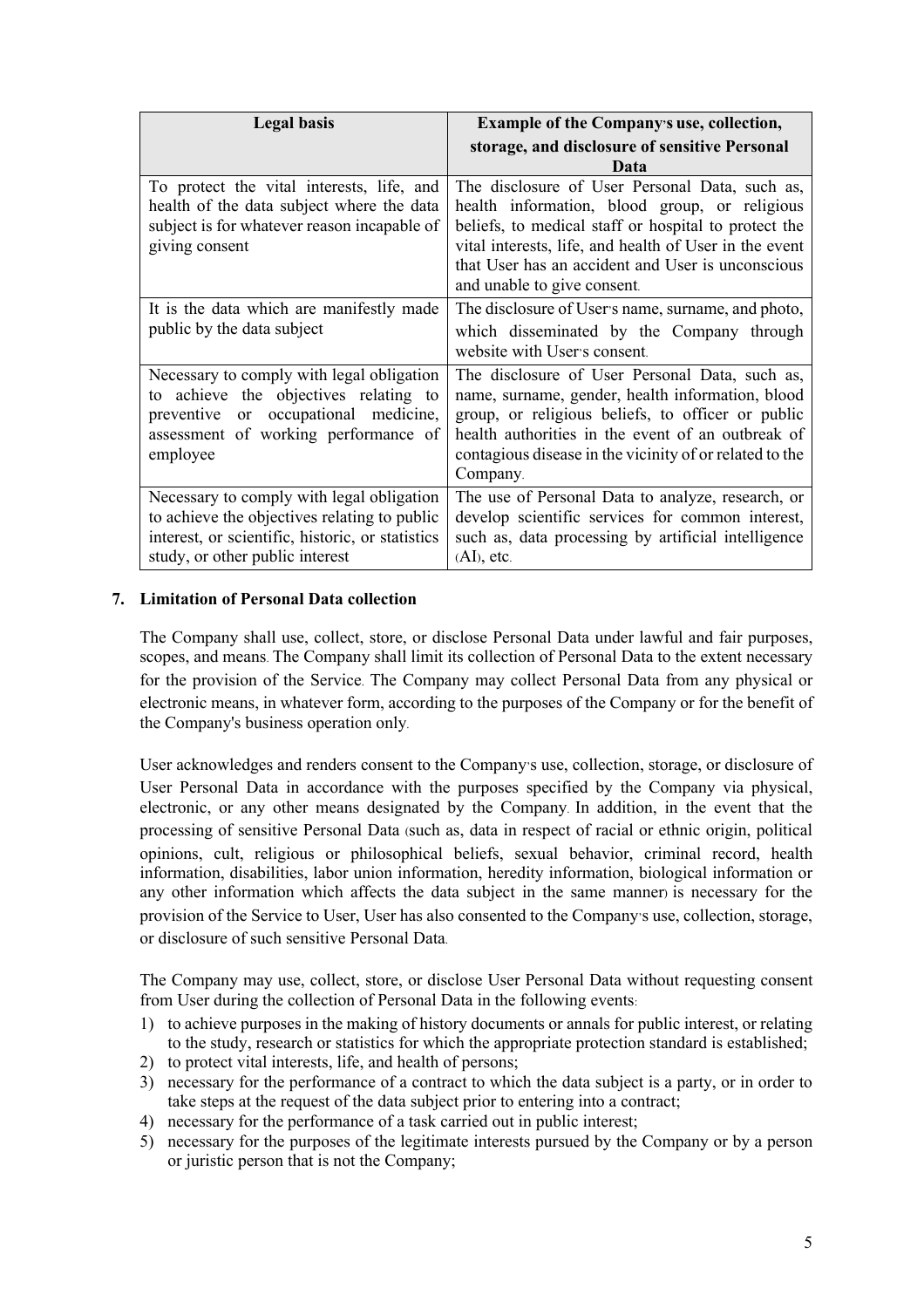- 6) to comply with legal obligation to which the data controller is subject, such as, the PDPA, the Electronic Transaction Act of 2001 (B.E. 2544), the Telecommunications Business Act of 2001 (B.E. 2544), the Anti-Money Laundering Act of 1999 (B.E. 2542), the Civil and Commercial Code, the Penal Code, the Civil Procedure Code, the Penal Procedure Code, and etc.;
- 7) necessary to protect vital interests, life, and health of User;
- 8) for the benefit of the investigation by investigators or court trials; or
- 9) for the interest of User where User is incapable of giving consent at the relevant time.

#### **8. Purposes of the use, collection, storage, or disclosure of Personal Data**

The Company collects, stores, and uses User Personal Data to provide the Service to User, including providing other services which User is interested in, or to create database, or to provide privilege based on User's preferences, or to perform data analysis in order to offer goods or services of the Company and/or distributor, agent, or other related person thereof, and/or any other purposes not prohibited by law, and/or to comply with any laws or regulations applicable to the Company, whether currently in effect or may be enforced in the future, and/or for any purposes beneficial to the Company's business operation.

User renders consent for the Company's sending, transferring, and/or disclosing of Personal Data to Subsidiaries, business alliance, Data Processor assigned by the Company, and/ or any other person/company who has legal or business relationship with the Company, including consenting the Company to send, transfer and/or disclose User Personal Data to other person/company, both domestically and internationally.

### **9. Restriction of use and disclosure of Personal Data**

The Company shall only use and disclose User Personal Data with the consent of User according to the purposes of data collection and storage of the Company and purposes specified by the Company. In this regard, the Company shall supervise its employees, officers, or operating staffs from using and/or disclosing User Personal Data in any way other than the purposes of its collection or disclosure to any third party, except:

- 1) to achieve purposes in the making of history documents or annals for public interest, or relating to the study, research or statistics for which the appropriate protection standard is established;
- 2) to protect vital interests, life, and health of persons;
- 3) necessary for the performance of a contract to which the data subject is a party, or in order to take steps at the request of the data subject prior to entering into a contract;
- 4) necessary for the performance of a task carried out in public interest;
- 5) necessary for the purposes of the legitimate interests pursued by the Company or by a person or juristic person that is not the Company;
- 6) to comply with a legal obligation to which the data controller is subject, such as, the PDPA, the Electronic Transaction Act of 2001 (B.E. 2544), the Telecommunications Business Act of 2001 (B.E. 2544), the Anti-Money Laundering Act of 1999 (B.E. 2542), the Civil and Commercial Code, the Penal Code, the Civil Procedure Code, the Penal Procedure Code, and etc.;
- 7) necessary to protect vital interests, life, and health of User;
- 8) for the benefit of the investigation by investigators or court trials; and
- 9) for the interest of User where User is incapable of giving consent at the relevant time.

The Company may use third party service providers to collect, store, use, process, or disclose Personal Data. The said service provider must have security measures which prohibit the collection, use, processing, or disclosure of Personal Data other than those specified by the Company.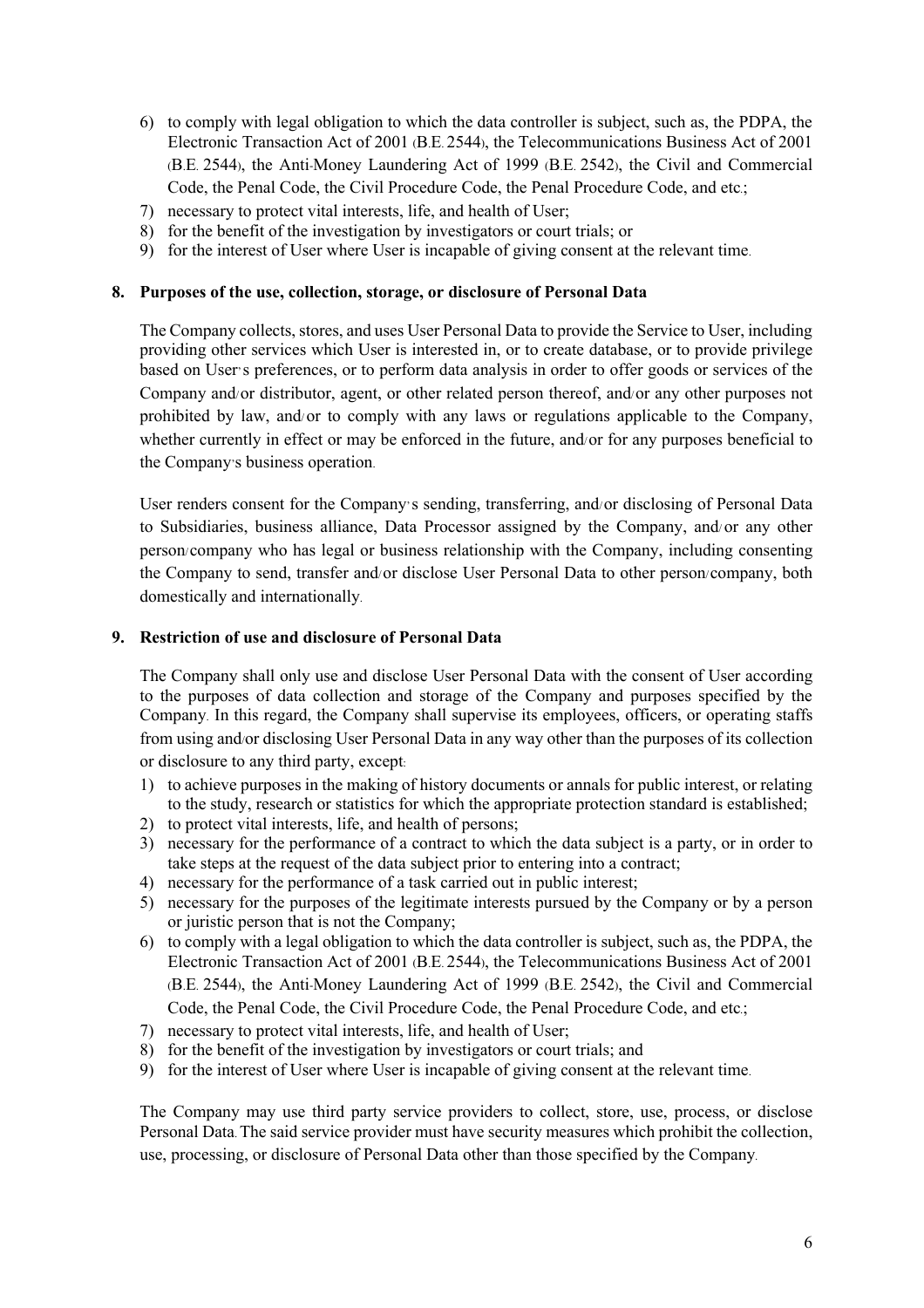In addition, the Company may use automated decision-making process to process User Personal Data through a computer system in some cases. User may inquire more details with respect to this matter by contacting the Data Protection Officer.

### **10. Recipient of User Personal Data**

The Company is aware of the importance of ensuring sufficient protection of Personal Data. In this regard, the Company tries to restrict the access of Personal Data only to those who are required to access such data for the performance of their obligations in accordance with User's given consent or for the performance of a contract by the Company.

The executives, employees, and staffs of the Company, including third party who have contractual obligation to provide services to the Company involving Personal Data processing service and other contracting parties who act on behalf of the Company, will receive and process Personal Data of User. The Company shall only disclose and share information to such service providers only as necessary for the provision of the Service to User and to protect the Company's interests. The Company shall protect User Personal Data from unauthorized access or disclosure. For more details regarding type of service providers to which User Personal Data will be disclosed to by the Company, please contact the Data Protection Officer.

User renders consent for the sending, transferring and/or disclosing of Personal Data to Subsidiaries, business alliance, Data Processor assigned by the Company, and/or any other person/company who has legal or business relationship with the Company, including consenting the Company to send, transfer and/ or disclose User Personal Data to other person/ company, both domestically and internationally, for the purpose of the Company's business operations, or for compliance with policy or notification as the Company may stipulate on a case by case basis, or for protection of legitimate interests and legitimate rights of the Company.

#### **11. Transfer of Personal Data to third country**

The Company may transfer User Personal Data to third country for the purpose of the Company's business operations as necessary. User agrees and renders consent for the Company's transfer of User Personal Data to person or entity in third country or under the jurisdiction of other countries, regardless of whether Personal Data protection law of such country may or may not reach the protection standard of Thailand's Personal Data protection law. In any event, the Company shall comply with appropriate measure to protect the security of User Personal Data at the same level of protection as Thailand's Personal Data protection law.

# **12. Data retention**

The Company shall only retain User Personal Data for as long as necessary or as regulated by law for the purposes specified by the Company. For more information regarding the Company's Personal Data retention period, please contact the Data Protection Officer.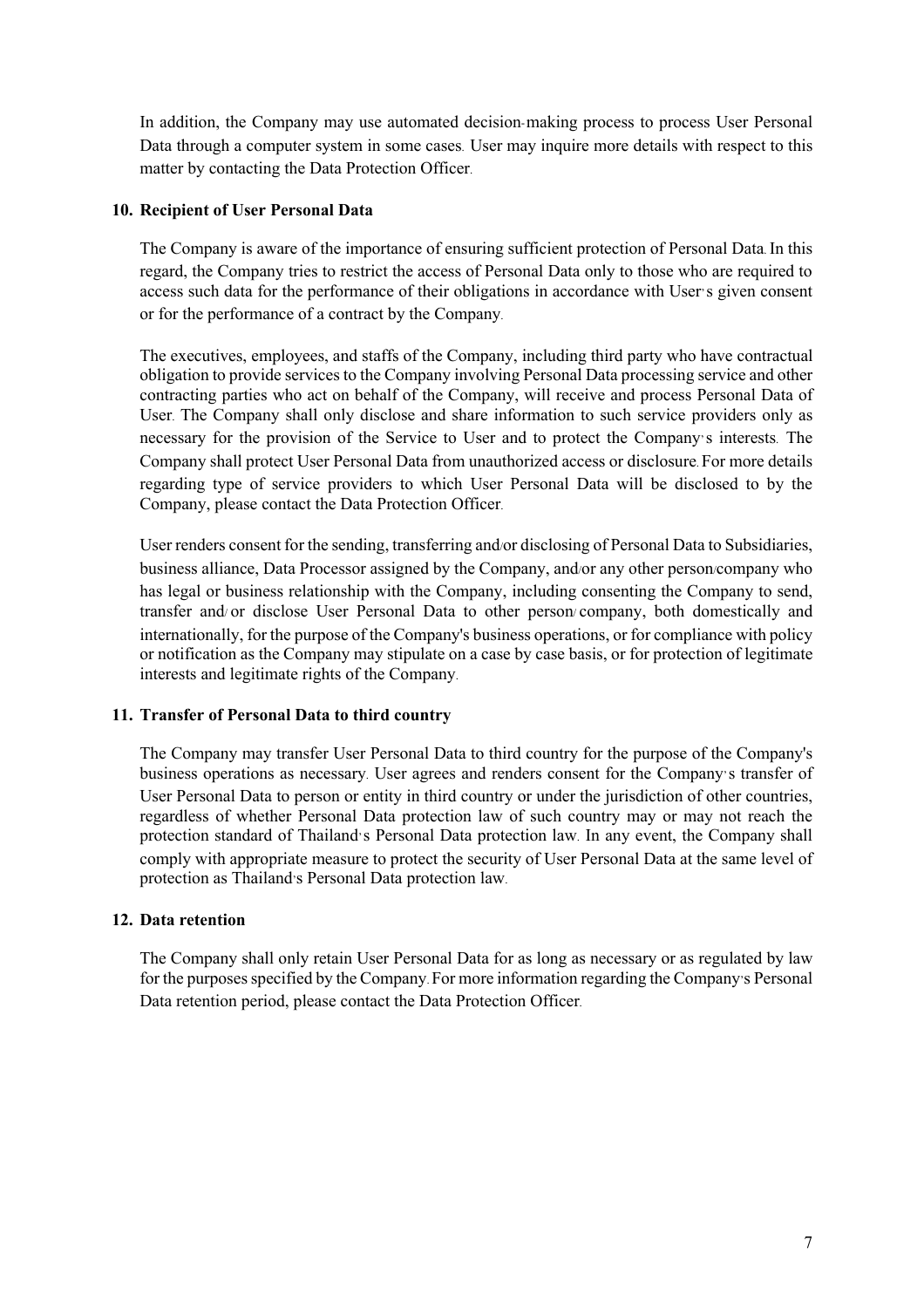# **13. User's right under the PDPA**

| <b>Right</b>              | <b>Details</b>                                                                                                                                                                                                                                                                                                      |
|---------------------------|---------------------------------------------------------------------------------------------------------------------------------------------------------------------------------------------------------------------------------------------------------------------------------------------------------------------|
| Right to access           | User has the right to examine as to how the Company processes User<br>Personal Data retained by the Company, including the right to access<br>to and request a copy of the said Personal Data from the Company.                                                                                                     |
| Right to rectification    | The Company shall use its best efforts to ensure that User Personal<br>Data retained by the Company is accurate, complete, and up-to-date.                                                                                                                                                                          |
|                           | However, if User finds that any of User Personal Data in the<br>Company's possession is inaccurate, User can request the Company                                                                                                                                                                                    |
|                           | to correct such inaccuracy and the Company will verify and correct<br>such information, accordingly.                                                                                                                                                                                                                |
| Right to erasure          | User has the right to request the Company to erase or destroy, or cause<br>User Personal Data in the Company's possession to be unidentifiable,                                                                                                                                                                     |
|                           | unless such request is contrary to the law or may impact or cause<br>damage to the Company. Upon receiving User's request, the Company                                                                                                                                                                              |
|                           | shall verify the request and proceed with the deletion, destroy, or<br>making unidentifiable data without delay, subject to the criteria and<br>measures specified by law.                                                                                                                                          |
| Right to restrict         | User has the right to request the Company to stop using User Personal                                                                                                                                                                                                                                               |
| processing                | Data, unless such request is contrary to the law or may impact or cause                                                                                                                                                                                                                                             |
|                           | damage to the Company.                                                                                                                                                                                                                                                                                              |
| Right to data portability | User has the right to request for User Personal Data in electronic form<br>in the event that the Company makes such Personal Data available in<br>a structured, commonly used and automated machine-readable format                                                                                                 |
|                           | which can use or disclose the said Personal Data by automatic method,<br>as well as requesting the Company to transmit or transfer such                                                                                                                                                                             |
|                           | Personal Data in the said format to third party, unless such request is<br>contrary to the law or may impact or cause damage to the Company.                                                                                                                                                                        |
| Right to object           | User has the right to object the use, collection, storage, or disclosure<br>of User Personal Data in the event that User finds any use, collection,<br>storage, or disclosure of Personal Data for other purposes, unless such<br>objection is contrary to the law or may impact or cause damage to the<br>Company. |
| Right to object           | User has the right to object or suspend the Company from processing                                                                                                                                                                                                                                                 |
| automated decision-       | User Personal Data though automated decision-making process or                                                                                                                                                                                                                                                      |
| making                    | Artificial Intelligence (AI).                                                                                                                                                                                                                                                                                       |

As a data subject under the PDPA, User is entitled to the following legal rights:

In the event that User refuses to give consent for the Company's processing of User Personal Data or requests the Company to erase User Personal Data, the Company may be unable to provide service to User, effectively. Therefore, User may not be able to obtain the Services from the Company.

The Company reserves the right to reject User's request in the event that it is permitted by law, or there is an order of competent government authorities or the court, or User's request is contrary to the law or may impact or cause damage to the Company.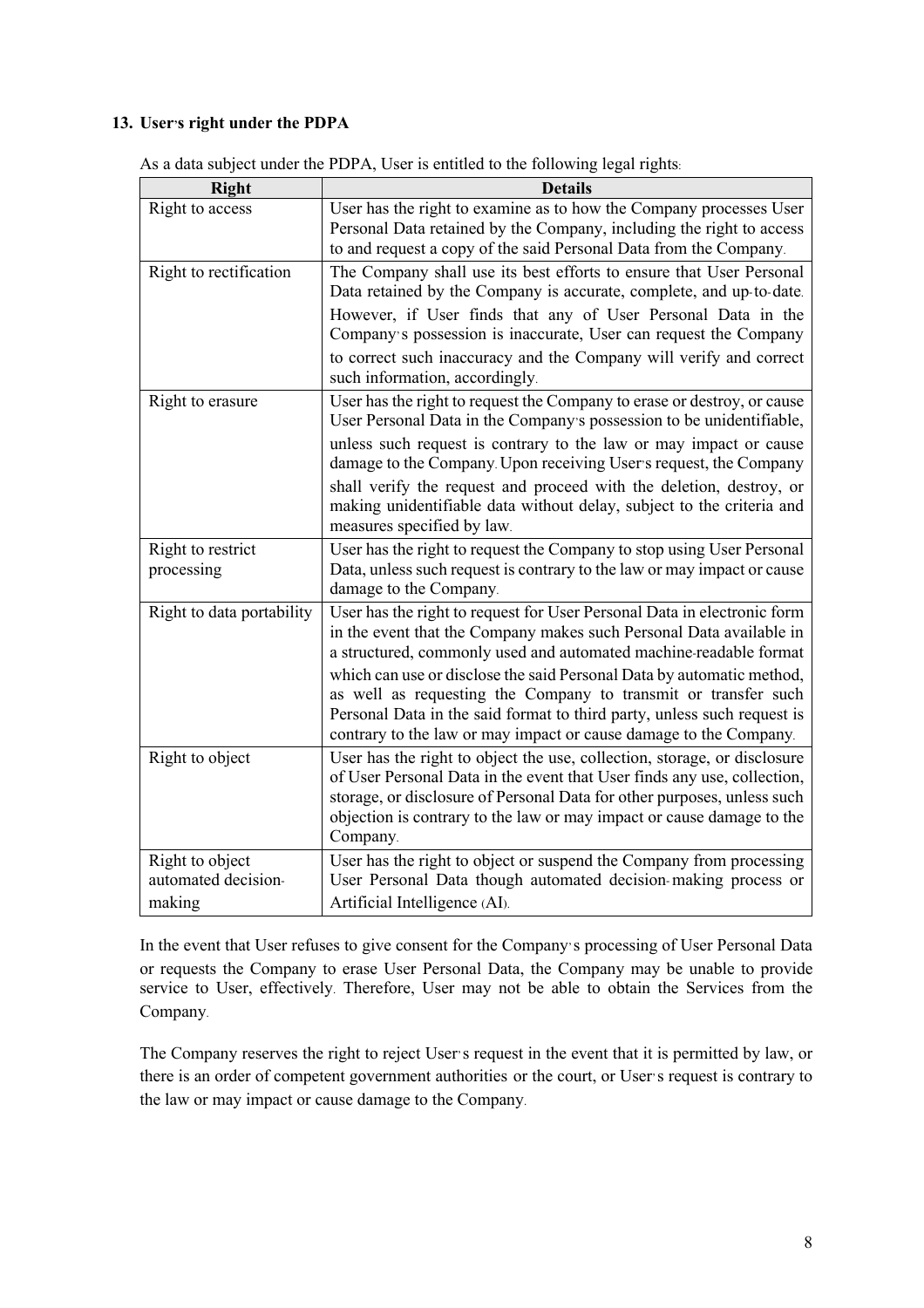If there is a request to erase User Personal Data from the system, the Company shall use its best efforts to erase User Personal Data from the system. However, User agrees and acknowledges that the Company may retain records or make copies of such data in the Company's server or back-up system to back up data in case of errors, defects, or malfunctions to the Company's system, including retaining them as evidences or for the performance of legal obligation.

User's exercise of rights shall be subject to the rules, notifications, and regulations prescribed by the Company, which shall be in line with the criteria of the PDPA, including the Company's privacy policy and other criteria specified by the Company. User can exercise the above data subject's right by sending written request to the Data Protection Officer as detailed in clause 16 of this privacy policy.

### **14. Consent withdrawal**

User is entitled to withdraw consent for the Company's collection, use, processing, or disclosure of User Personal Data by notifying the Data Protection Officer in writing.

The said consent withdrawal is subject to the conditions, rules, notifications, or regulations provided in the PDPA, as well as the Company's privacy policy and other criteria specified by the Company.

### **15. Notification of breach of Personal Data**

In the event of any violation of Personal Data, please notify the Data Protection Officer as detailed in clause 16 of this privacy policy within 24 hours from the occurrence of such event in order to protect Personal Data and to prevent and remedy the said violation for User.

#### **16. Data Protection Officer**

For the exercise of rights specified in clause 13, or report of Personal Data breach, or any inquiries regarding the collection, use, or disclosure of Personal Data of the Company, please contact the Data Protection Officer as per the details below:

#### **Data Protection Officer**

Mr. Tanakhon Kasemsin Address: 499 Kamphaeng Phet 6 Road, Ladyao Sub-district, Chatuchak District, Bangkok 10900 Tel: 02-016-5500 Email: DPO@benchachinda.co.th

#### **17. Data security**

The Company has policies and programs on information technology security protection that meet international standards to protect the confidentiality and security of User Personal Data and to prevent loss or unauthorized destruction, access, or disclosure of User Personal Data, that must be strictly complied by the Company's employees. The Company also educates and raises awareness of the importance of Personal Data and the responsibility for the security of such information. However, the Company makes no representations or warranties that the implementation of the said policy will be free of any defects or errors. The Company, therefore, reserves the right to discharge all liabilities for any damage or loss occurred to User.